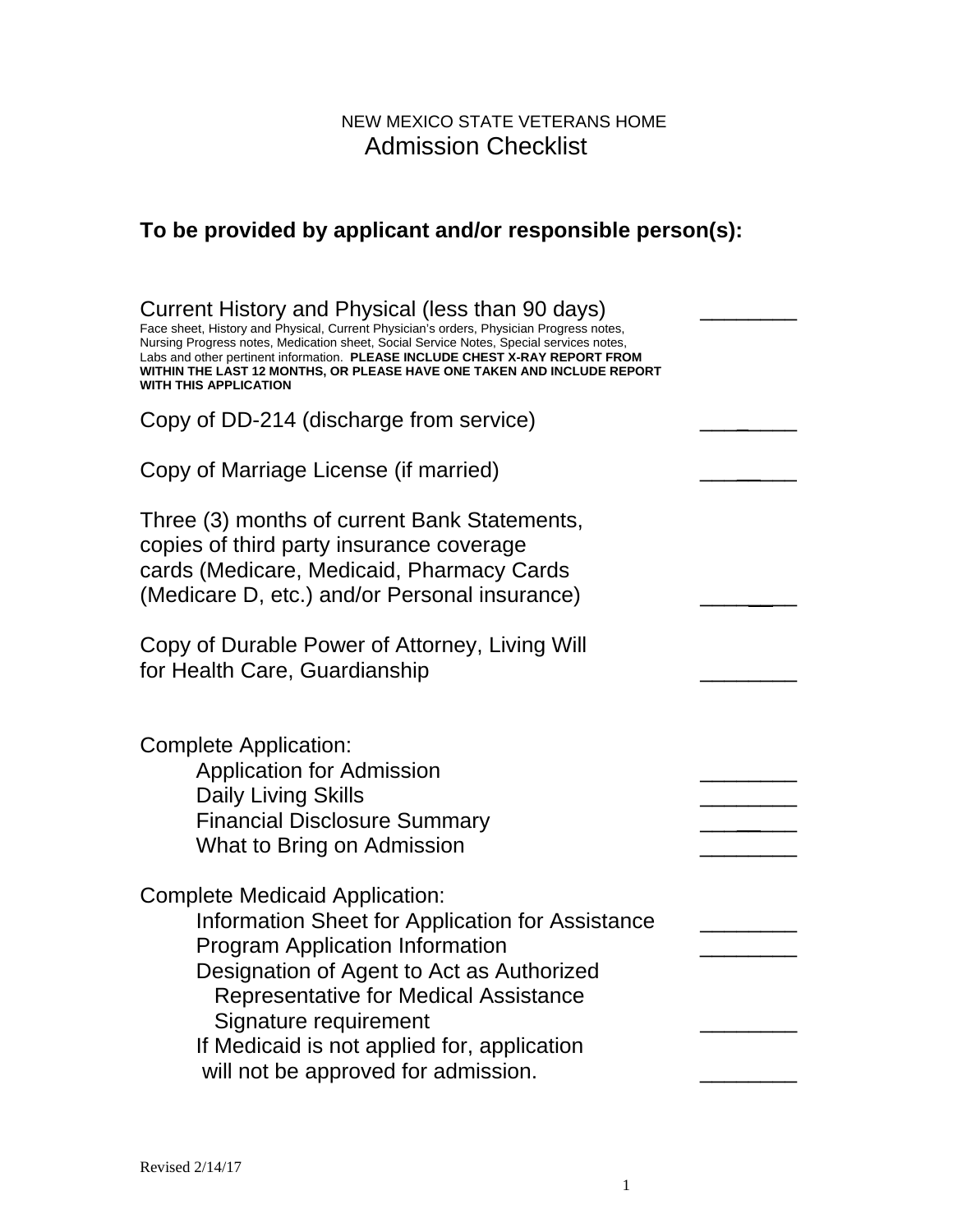## **NEW MEXICO STATE VETERANS HOME 992 SOUTH BROADWAY TRUTH OR CONSEQUENCES, NM 87901**

## **APPLICATION FOR ADMISSION**

### *Services are provided without regard to race, color, national origin, religion, sexual preference, age, handicap, or sex*

| <b>APPLICANT INFORMATION:</b>                                                    | Date: / /                                                                                                                                                                                                                      |  |  |  |  |
|----------------------------------------------------------------------------------|--------------------------------------------------------------------------------------------------------------------------------------------------------------------------------------------------------------------------------|--|--|--|--|
|                                                                                  |                                                                                                                                                                                                                                |  |  |  |  |
|                                                                                  |                                                                                                                                                                                                                                |  |  |  |  |
|                                                                                  |                                                                                                                                                                                                                                |  |  |  |  |
|                                                                                  | Sex: ___Male ___Female Ethnic Group: __________Tribal Member__Y__N Tribe________                                                                                                                                               |  |  |  |  |
|                                                                                  |                                                                                                                                                                                                                                |  |  |  |  |
| Marital Status: _____Single ______Married _____Widow(er) _____Divorced           |                                                                                                                                                                                                                                |  |  |  |  |
|                                                                                  | Father's Name: ________________________________ Mother's Maiden Name: ______________________________                                                                                                                           |  |  |  |  |
|                                                                                  | Religious Preference: _________________________Church/Synagogue: _______________                                                                                                                                               |  |  |  |  |
|                                                                                  |                                                                                                                                                                                                                                |  |  |  |  |
|                                                                                  |                                                                                                                                                                                                                                |  |  |  |  |
|                                                                                  |                                                                                                                                                                                                                                |  |  |  |  |
|                                                                                  | Honorable Discharge:  yes  yes  use No Service Connected Disability:  yes If Yes,  yes  lonorable Discharge:  yes  yes Lif Yes,  yes Lif Yes,  yes Lif Yes,  yes Lif Yes,  yes Lif Yes,  yes Lif Yes,  yes Lif Yes,  yes Lif Y |  |  |  |  |
|                                                                                  |                                                                                                                                                                                                                                |  |  |  |  |
| Address: _____________________________City/State/Zip: __________________________ |                                                                                                                                                                                                                                |  |  |  |  |
|                                                                                  |                                                                                                                                                                                                                                |  |  |  |  |
|                                                                                  |                                                                                                                                                                                                                                |  |  |  |  |
|                                                                                  | Current Placement (Name of Hospital, Nursing Home, at Home, etc.) [1994] Current Placement (Name of Hospital, Nursing Home, at Home, etc.)                                                                                     |  |  |  |  |
| sheet)                                                                           | PERSON(S) TO NOTIFY IN CASE OF EMERGENCY: (for additional info please use another                                                                                                                                              |  |  |  |  |
|                                                                                  | Address: ______________________________City/State/Zip:__________________________                                                                                                                                               |  |  |  |  |
|                                                                                  | Home Phone: (12) 2020 Communication Cell Phone #(20) 2020 Communication Cell Phone #(20)                                                                                                                                       |  |  |  |  |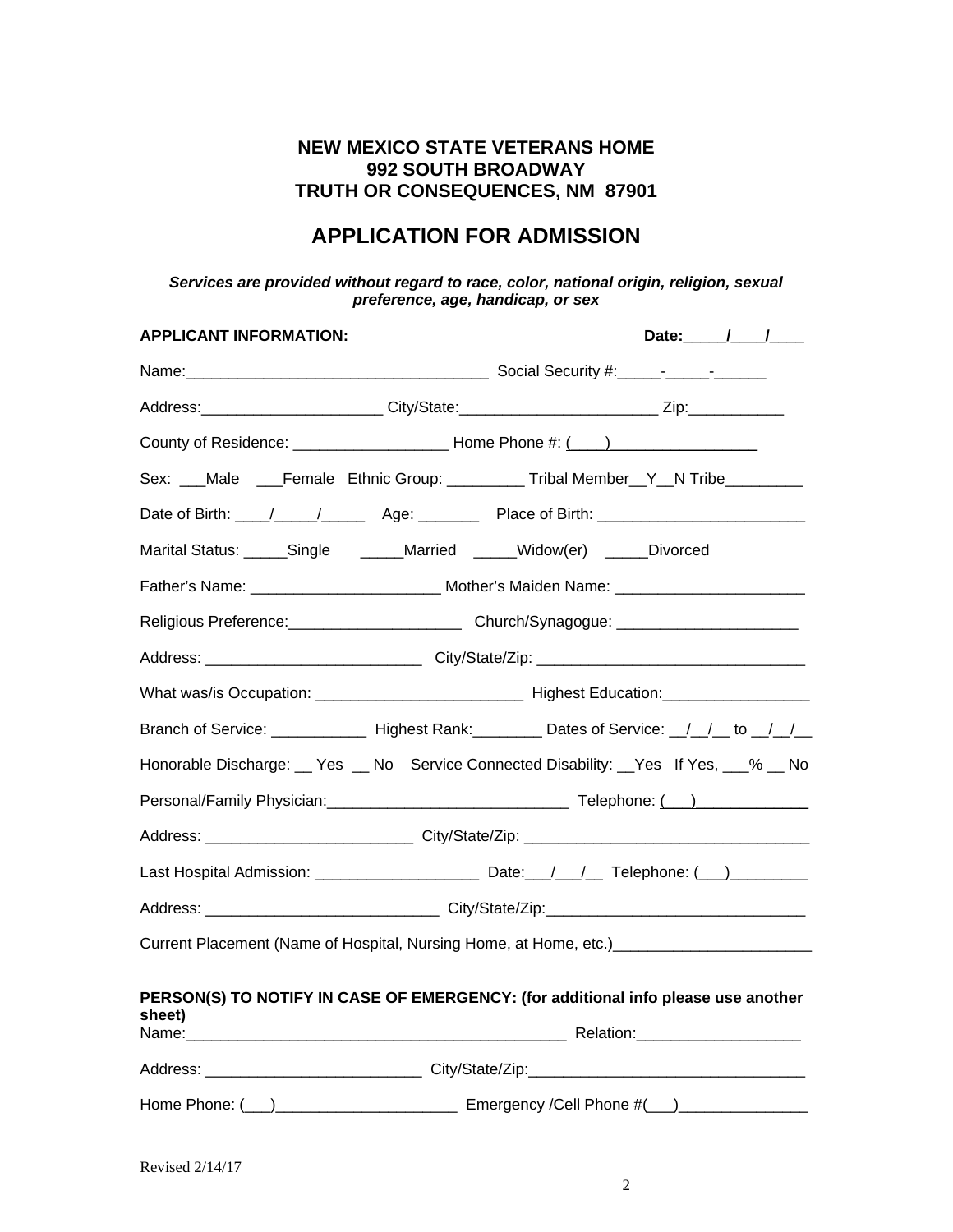## NM STATE VETERANS' HOME DAILY LIVING SKILLS INVENTORY

Name: \_\_\_\_\_\_\_\_\_\_\_\_\_\_\_\_\_\_\_ Sex: \_\_\_\_ DOB: \_\_\_\_\_\_\_ S.S#: \_\_\_\_\_\_\_\_\_\_\_\_\_\_\_\_\_\_\_\_\_\_\_\_\_

**PRESENT MEDICAL DIAGNOSIS/CONDITIONS: \_\_\_\_\_\_\_\_\_\_\_\_\_\_\_\_\_\_\_\_\_\_\_** 

**PAST MEDICAL HISTORY**:( operations, injuries, illnesses, hospitalizations, psychiatric treatment: include dates): \_\_\_\_\_\_\_\_\_\_\_\_\_\_\_\_\_\_\_\_\_\_\_\_\_\_\_\_\_\_\_\_\_

\_\_\_\_\_\_\_\_\_\_\_\_\_\_\_\_\_\_\_\_\_\_\_\_\_\_\_\_\_\_\_\_\_\_\_\_\_\_\_\_\_\_\_\_\_\_\_\_\_\_\_\_\_\_\_\_\_\_\_\_\_\_\_\_ \_\_\_\_\_\_\_\_\_\_\_\_\_\_\_\_\_\_\_\_\_\_\_\_\_\_\_\_\_\_\_\_\_\_\_\_\_\_\_\_\_\_\_\_\_\_\_\_\_\_\_\_\_\_\_\_\_\_\_\_\_\_\_\_

**\_\_\_\_\_\_\_\_\_\_\_\_\_\_\_**\_\_\_\_\_\_\_\_\_\_\_\_\_\_\_\_\_\_\_\_\_\_\_\_\_\_\_\_\_\_\_\_\_\_\_\_\_\_\_\_\_\_\_\_\_\_\_\_\_ \_\_\_\_\_\_\_\_\_\_\_\_\_\_\_\_\_\_\_\_\_\_\_\_\_\_\_\_\_\_\_\_\_\_\_\_\_\_\_\_\_\_\_\_\_\_\_\_\_\_\_\_\_\_\_\_\_\_\_\_\_\_\_\_

## **PRE-ADMISSION SCREENING:**

Do you have a diagnosed or suspected mental disorder other than dementia? (Please check one) [ ] Yes [ ] NO

Is there any indication of mental retardation? (Please check one) [ ] Yes [ ] No

**ADL's:** Using the following criteria, please choose the number (0-4) that best describes you or your family member's performance in Activities of Daily Living.

- 0 **Independent -** No Assist; help or supervision supplied 1 or 2 times per week.
- 1 **Supervision** -Supervision 3 times per week or supervision and physical assist 1or 2 time per week.
- 2 **Limited Assistance** Residents highly involved in activity receives physical help in maneuvering of limbs or other non-weight bearing activity 3 + times weekly.
- 3 **Extensive Assistance** Residents performs part of activity but requires physical help  $3 +$  times weekly with weight bearing support or full assist with other ADL's less than full time.
- 4 **Total Dependence** Caregiver must perform all daily living skills 7 days per week.

## **Score (0-4) Please score yourself/your family member.**

Bed Mobility: How resident moves to and from lying position, turns side to side, and positions body while in bed.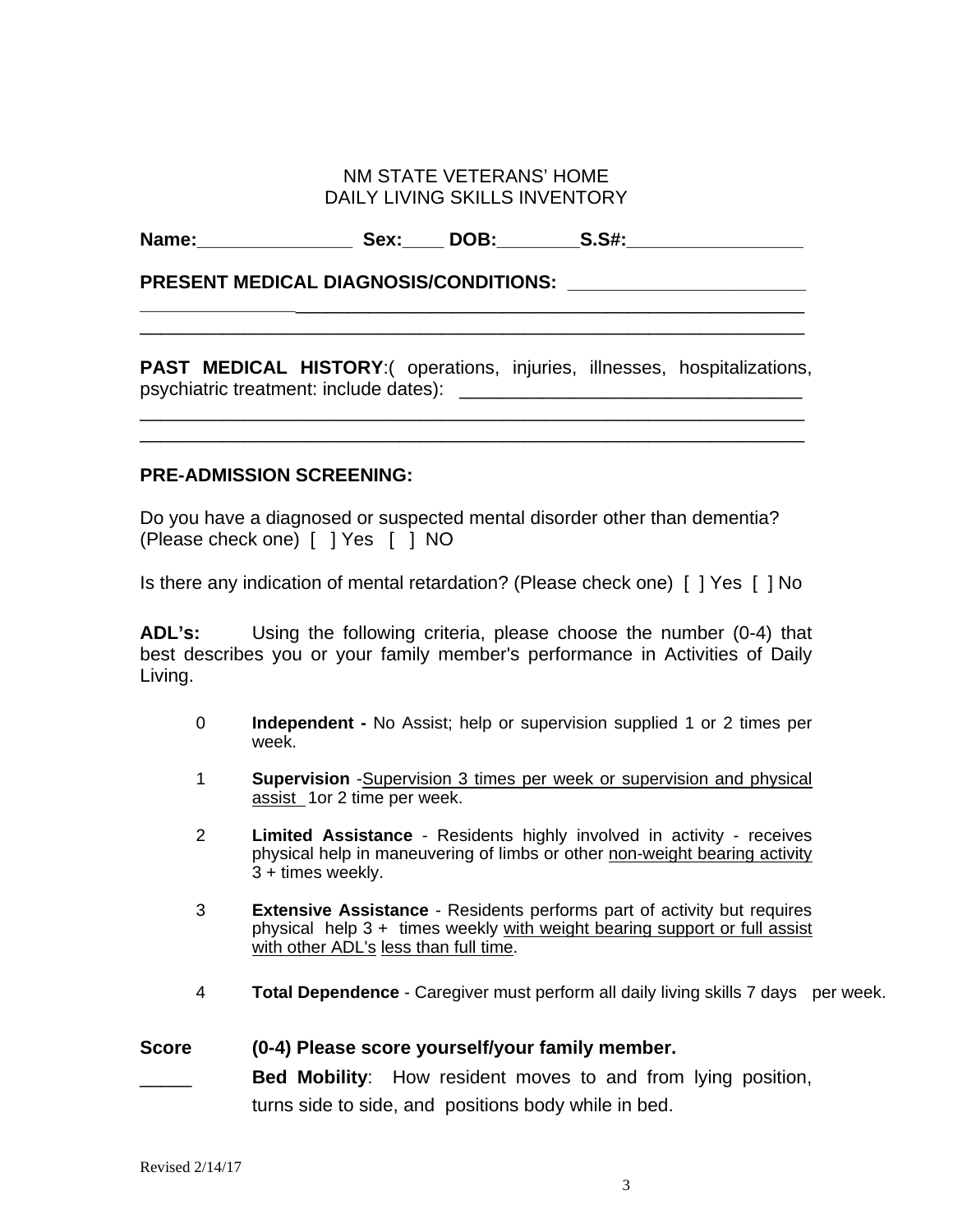- **Transfer:** How resident moves between surfaces to/from bed. chair, wheelchair, standing position. (Exclude to/from bath/ toilet)
- Locomotion: How resident moves between locations in his/her room and adjacent corridor on same floor. If in wheelchair, selfsufficiency once in chair
- **Dressing:** How resident puts on, fasten, and takes off all items of street clothing, including donning/removing prosthesis.
- **Eating:** How resident eats and drinks (regardless of skill).
- **Toilet use:** How resident uses the toilet room (or commode, bedpan, urinal; transfer on/off toilet, cleanses, changes pad, manages ostomy or catheter, adjusts clothes.
- **Personal Hygiene:** How resident maintains personal hygiene, including combing hair, brushing teeth, shaving, applying makeup, washing/drying face, hands, and genitals (EXCLUDE baths and showers).

## **Please use a new criteria (0-4 as follows) for Bathing:**

**Bathing:** How a resident takes a fully body bath, sponge bath, and transfer in/out of tub/shower (excluding washing of back of hair)

## Bathing

Score

- \_\_\_\_\_\_\_ 0 Independent: no help provided
- 1- Supervision: Oversight help only
- 2- Physical help limited to transfer only
- 3- Physical help in part of bathing activity
- 4- Total dependence.

**Continence:** Control of bladder/bowels in last 14 days

## **Continence** Score

\_\_\_\_\_\_\_\_ 0-Continent: Complete Control

1-Usually continent

- 2-Occasionally incontinent
- 3-Frequently incontinent
- 4-Incontinent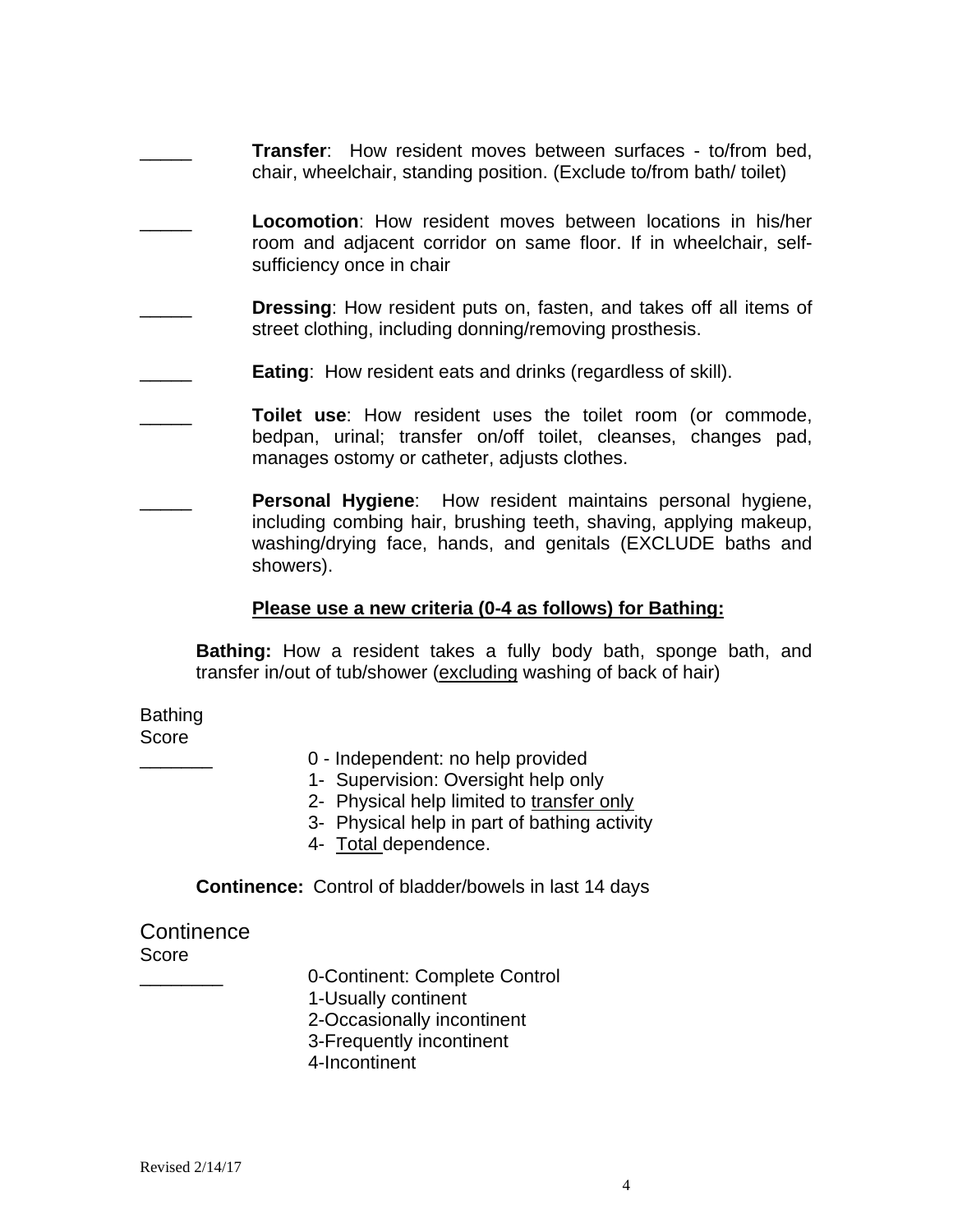## **Circle One**

| Are you or your family member on a scheduled toileting plan? Yes No<br>Any recent change in continence?<br><b>Yes</b><br>No.                                    |
|-----------------------------------------------------------------------------------------------------------------------------------------------------------------|
| Any skin problems or treatments?<br>Yes No                                                                                                                      |
| Please check any that apply:<br>External Catheter _______ Enemas ______ Irrigation ______ Pads _____<br>Ostomy ______ Indwelling Catheter _______ Briefs ______ |
| Vision: Adequate ______ Impaired ______ Highly Impaired ____ Severely<br>Impaired:                                                                              |
| <b>Speech:</b> Speaks ______ Writes Messages _____ Signs/Gestures _____ Sounds _____<br>Communication board ____                                                |
| Hearing: Adequate ______ Minimal Difficulty ______ Absent Hearing ______ Hear only on                                                                           |
| special situations _____                                                                                                                                        |
| Oral Problems: Chewing Problem ______ swallowing Problem ______ Mouth Pain ____                                                                                 |
| <b>Nutritional Problems:</b>                                                                                                                                    |
| Dehydrated______ Complains of Hunger______ Feeding Tube ______ Supplement ______                                                                                |
| Drinks or eats well ______Does not eat or drink well ______ Therapeutic diet ______                                                                             |
| Mechanically altered diet _____                                                                                                                                 |
| <b>Body Control Problems:</b>                                                                                                                                   |
| Bedfast ______ Balance problems ______ Contracture ______ Hemiplegia _____                                                                                      |
| Quadriplegia _______ Amputation ______ Hemiparesis ______ Loss of voluntary                                                                                     |
| movement to hands, leg trunks or arms ______                                                                                                                    |
| Do you or your family member use any of the following? Hearing Aide ______                                                                                      |
| Dentures ________ Glasses _______ Brace or Prosthesis ____ Cane/Walker_____                                                                                     |
| Mechanical Lift ______ Wheelchair _____ Special feeding tube ___                                                                                                |
| <b>Restraints:</b>                                                                                                                                              |
| Bed rails_____ Trunk Restraint_____ Limb Restraint_____ Chemical Restraint ______                                                                               |
| <b>Circle One:</b>                                                                                                                                              |
| If your use a wheel chair, can you propel it yourself? Yes<br><b>No</b>                                                                                         |
| Any problems with falls? Yes No Frequent ______ Infrequent ______                                                                                               |
| Please check any that apply:                                                                                                                                    |
| <b>Psychosocial Well-Being:</b> At ease with others ______ At ease doing planned activities                                                                     |
| Establishes own goal ______ Absence of personal contact with family or friends                                                                                  |

\_\_\_\_\_\_\_ Openly expresses conflict or anger with family or friends \_\_\_\_\_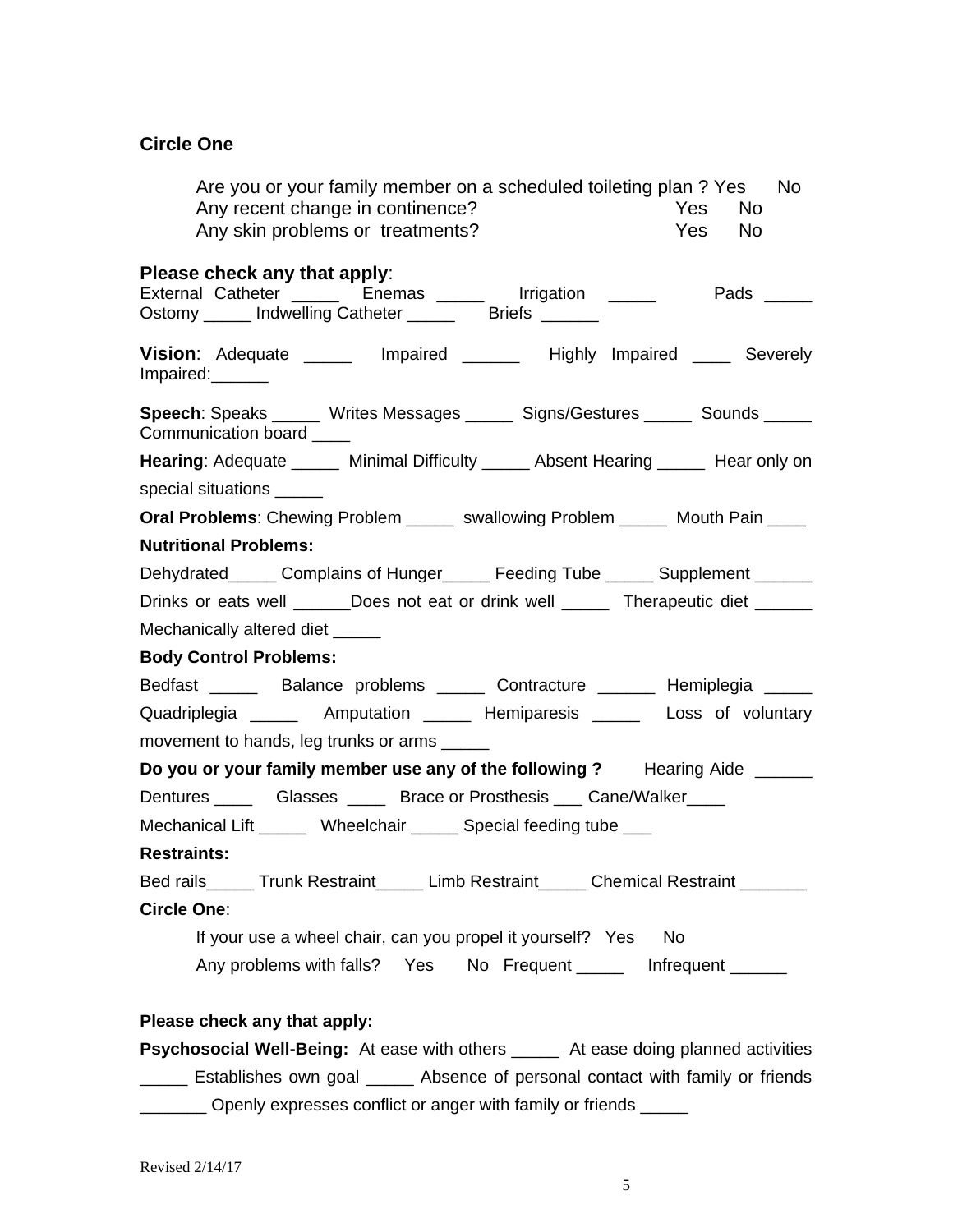|                    | <b>Mood Patterns: Sad or anxious mood</b>        | Tearfulness                  | Failure to eat |  |  |
|--------------------|--------------------------------------------------|------------------------------|----------------|--|--|
|                    | Motor agitation (pacing, hand-wringing, picking) | Withdrawal from self care or |                |  |  |
| leisure activities | Recurrent thoughts of death                      | Suicidal thoughts/actions    |                |  |  |

**Behavior Patterns:** Wandering \_\_\_ Verbally abusive\_\_\_ Physically abuse\_\_\_ Socially Inappropriate/Disruptive Behavior\_\_\_ Resists Care(medication, treatments, ADL care)\_\_\_\_\_

| <b>Memory Problems:</b> Short term memory okay _______ Long term memory okay ______               |      |           |
|---------------------------------------------------------------------------------------------------|------|-----------|
| Any prior treatment for alcohol/drug problems?                                                    | Yes  | <b>No</b> |
| Any history of communicable disease?                                                              | Yes. | <b>No</b> |
| List date of last chest x-ray or TB test results:                                                 |      |           |
| Has applicant had flu immunization and date of last administration. _______ Yes ______ No<br>Date |      |           |
| Has applicant had pneumovax immunization and date of administration. Pes No<br>Date               |      |           |
| Any other immunizations and dates.                                                                |      |           |
| Any history of MRSA, VRE, Hepatitis, C-DIFF or other infectious disease and dates.                |      |           |

\_\_\_\_\_\_\_\_\_\_\_\_\_\_\_\_\_\_\_\_\_\_\_\_\_\_\_\_\_\_\_\_\_\_\_\_\_\_\_\_\_\_\_\_\_\_\_\_\_\_\_\_\_\_\_\_\_\_\_\_\_\_\_\_\_\_\_\_\_\_ \_\_\_\_\_\_\_\_\_\_\_\_\_\_\_\_\_\_\_\_\_\_\_\_\_\_\_\_\_\_\_\_\_\_\_\_\_\_\_\_\_\_\_\_\_\_\_\_\_\_\_\_\_\_\_\_\_\_\_\_\_\_\_\_\_\_\_\_\_\_ \_\_\_\_\_\_\_\_\_\_\_\_\_\_\_\_\_\_\_\_\_\_\_\_\_\_\_\_\_\_\_\_\_\_\_\_\_\_\_\_\_\_\_\_\_\_\_\_\_\_\_\_\_\_\_\_\_\_\_\_\_\_\_\_\_\_\_\_\_\_

\_\_\_\_\_\_\_\_\_\_\_\_\_\_\_\_\_\_\_\_\_\_\_\_\_\_\_\_\_\_\_\_\_\_\_\_\_\_\_\_\_\_\_\_\_\_\_\_\_\_\_\_\_\_\_\_\_\_\_\_\_\_\_\_\_\_\_\_\_\_\_\_\_\_\_\_ Please list medications taken: **Example 2018** 

ALLERGIES**:** \_\_\_\_\_\_\_\_\_\_\_\_\_\_\_\_\_\_\_\_\_\_\_\_\_\_\_\_\_\_\_\_\_\_\_\_\_\_\_\_\_\_\_\_\_\_\_\_\_\_\_\_\_\_\_\_\_\_

Please add any concerns or additional information you think might be helpful for you or your family member's needs: \_\_\_\_\_\_\_\_\_\_\_\_\_\_\_\_\_\_\_\_\_\_\_\_\_\_\_\_\_\_\_\_\_\_\_\_\_\_\_\_\_\_\_\_\_\_\_\_\_\_\_\_\_\_\_\_\_\_

\_\_\_\_\_\_\_\_\_\_\_\_\_\_\_\_\_\_\_\_\_\_\_\_\_\_\_\_\_\_\_\_\_\_\_\_\_\_\_\_\_\_\_\_\_\_\_\_\_\_\_\_\_\_\_\_\_\_\_\_\_\_\_\_\_\_\_\_\_\_\_\_\_\_\_\_\_ \_\_\_\_\_\_\_\_\_\_\_\_\_\_\_\_\_\_\_\_\_\_\_\_\_\_\_\_\_\_\_\_\_\_\_\_\_\_\_\_\_\_\_\_\_\_\_\_\_\_\_\_\_\_\_\_\_\_\_\_\_\_\_\_\_\_\_\_\_\_\_\_\_\_\_\_\_ \_\_\_\_\_\_\_\_\_\_\_\_\_\_\_\_\_\_\_\_\_\_\_\_\_\_\_\_\_\_\_\_\_\_\_\_\_\_\_\_\_\_\_\_\_\_\_\_\_\_\_\_\_\_\_\_\_\_\_\_\_\_\_\_\_\_\_\_\_\_\_\_\_\_\_\_\_ \_\_\_\_\_\_\_\_\_\_\_\_\_\_\_\_\_\_\_\_\_\_\_\_\_\_\_\_\_\_\_\_\_\_\_\_\_\_\_\_\_\_\_\_\_\_\_\_\_\_\_\_\_\_\_\_\_\_\_\_\_\_\_\_\_\_\_\_\_\_\_\_\_\_\_\_\_

\_\_\_\_\_\_\_\_\_\_\_\_\_\_\_\_\_\_\_\_\_\_\_\_\_\_\_\_\_\_\_\_\_\_\_\_\_\_\_\_\_\_\_\_\_\_\_\_\_\_\_\_\_\_\_\_\_\_\_\_\_\_\_\_\_\_\_\_\_\_

\_\_\_\_\_\_\_\_\_\_\_\_\_\_\_\_\_\_\_\_\_\_\_\_\_\_\_\_\_\_\_\_\_\_\_\_\_\_ \_\_\_\_\_\_\_\_\_\_\_\_\_\_\_\_\_\_\_\_\_\_\_

Signature **Date** Date **Date** Relationship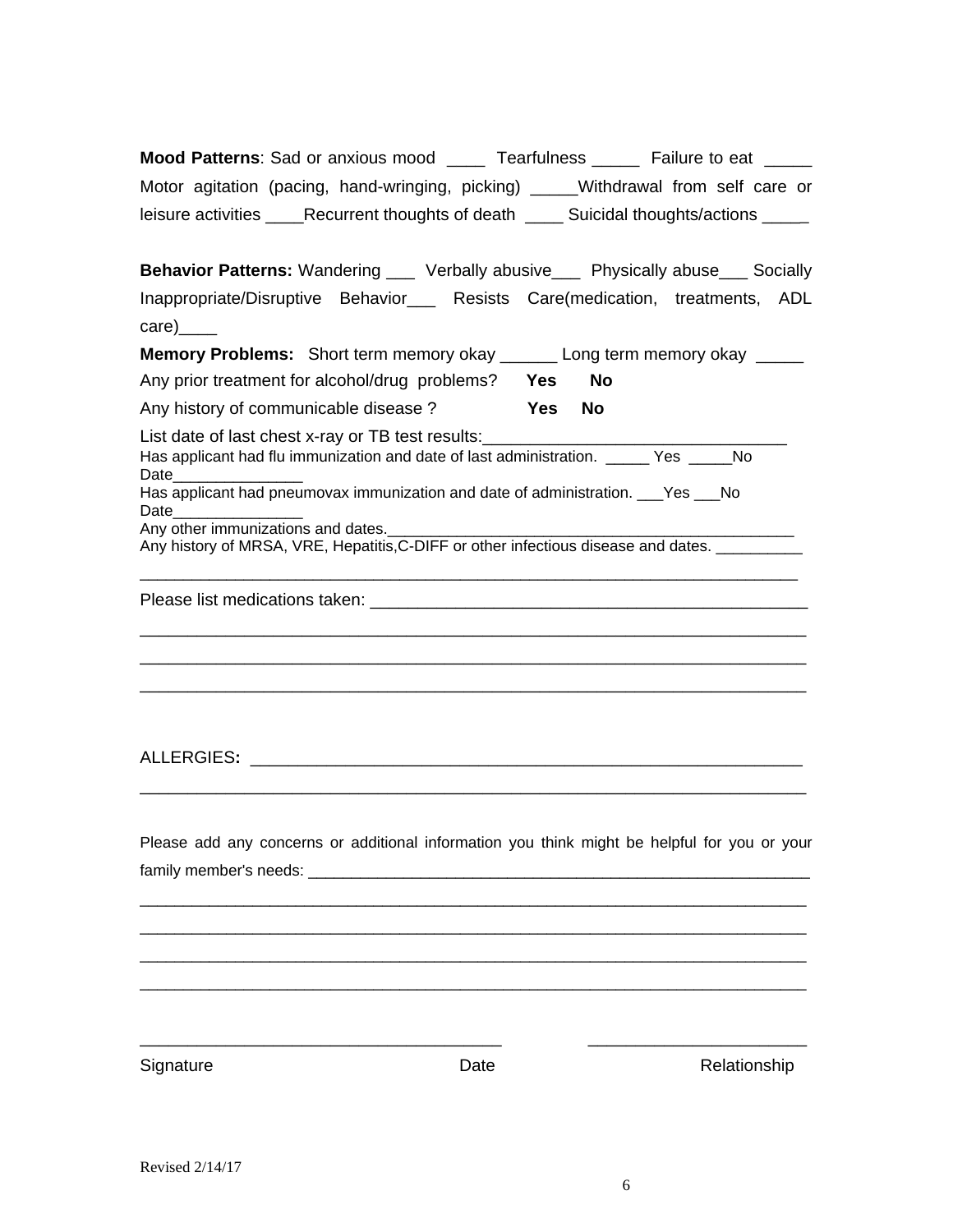#### **NEW MEXICO STATE VETERANS' HOME 992 S. Broadway Truth or Consequences, New Mexico 87901**

## **FINANCIAL DISCLOSURE STATEMENT**

| Name:                          | <b>Social Security #:</b> |  |
|--------------------------------|---------------------------|--|
| Spouse's Name (If applicable): | Social Security #:        |  |

Do you own or have interest in property other than the property which is the primary residence of spouse or dependent children? Yes No

#### **MONTHLY INCOME (Pensions, Rental Income, Annuities, Social Security, Interest Income, etc.):**

| <b>Source</b> | <b>Applicant</b> | <b>Spouse</b> |
|---------------|------------------|---------------|
|               |                  |               |
|               |                  |               |

## **BANK ACCOUNTS: PLEASE PROVIDE THREE MONTHS OF BANK STATEMENT**

| Bank Name, Address & Zip Code                                                                                                                               | <b>Type of Account</b><br>(Checking/Savings) | <b>Account Balance</b> |
|-------------------------------------------------------------------------------------------------------------------------------------------------------------|----------------------------------------------|------------------------|
|                                                                                                                                                             |                                              | \$.                    |
|                                                                                                                                                             |                                              | \$.                    |
| <b>Health Insurance</b><br>Medicare $#$ :<br>Pharmcy Rx Card #<br>(Medicare D Card, etc.)<br>Insurance Policy #:<br>Company:<br>Address:<br>City/State/Zip: | Medicaid #: Nedicaid #:                      |                        |

#### **C E R T I F I C A T I O N**

**The Department of Health and The New Mexico State Veterans' Home are authorized to investigate the financial information provided by applicants or their representative(s) to determine their ability to pay for services. Any applicant or representative(s) who knowingly withholds or falsifies financial information shall be liable for all expenses incurred for legal action related to the recovery of valid indebtedness to the State of New Mexico.** 

**I hereby certify that the foregoing information is true and correct to the best of my knowledge and belief. I agree to report any change in income to the Financial Specialist of the New Mexico State Veterans' Home.** 

**\_\_\_\_\_\_\_\_\_\_\_\_\_\_\_\_\_\_\_\_\_\_\_\_\_\_\_\_\_\_\_\_\_\_\_\_\_\_\_\_\_\_\_**  Name of Person Completing Information (Please print)

Date: $\frac{1}{\sqrt{2}}$ 

Signature of Person Completing Information

\_\_\_\_\_\_\_\_\_\_\_\_\_\_\_\_\_\_\_\_\_\_\_\_\_\_\_\_\_\_\_\_\_\_\_\_\_\_\_\_\_\_\_ Relation to Applicant, if other than Applicant